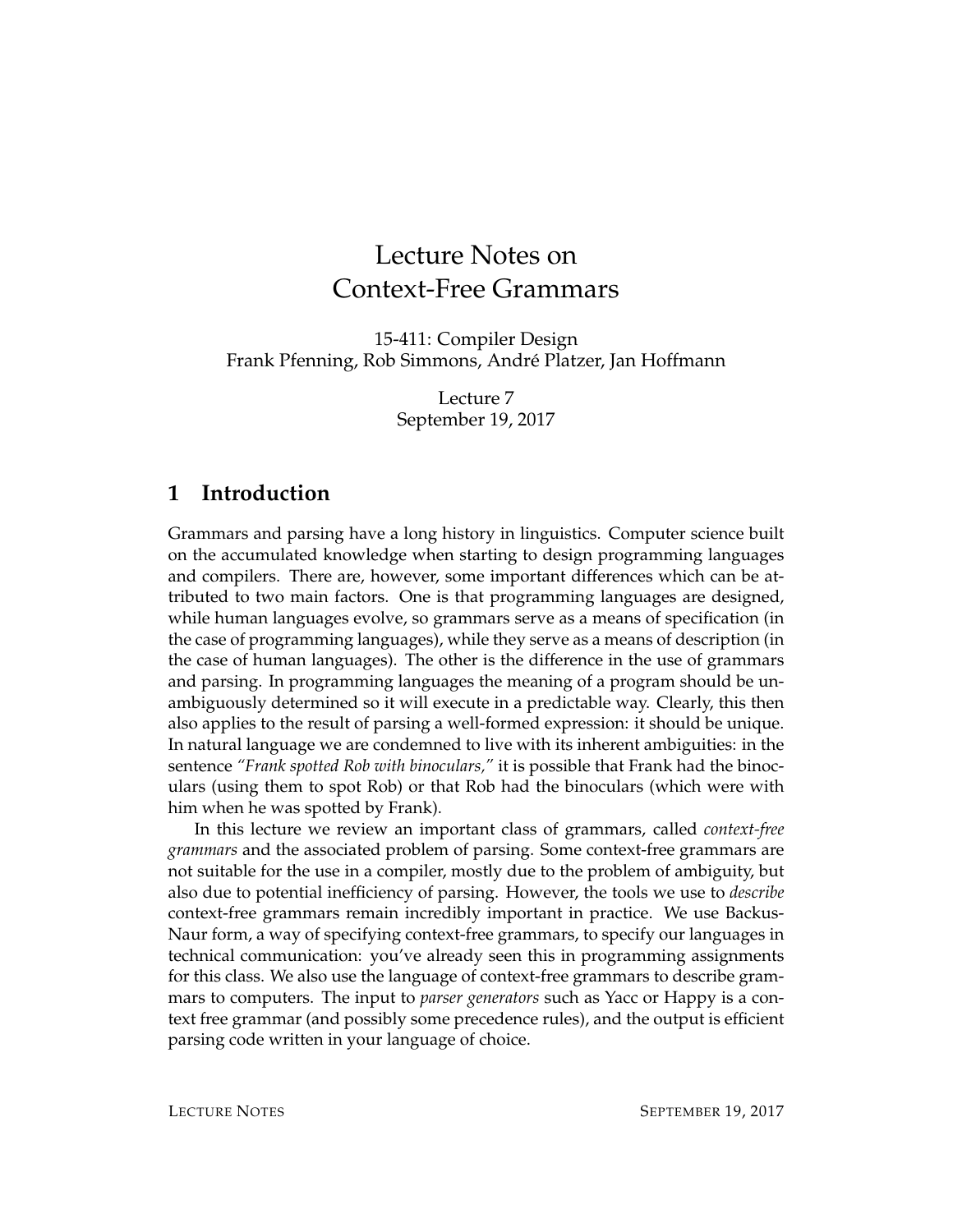Alternative presentations of the material in this lecture can be found in the textbook [\[App98,](#page-11-0) Chapter 3] and in a seminal paper by Shieber et al. [\[SSP95\]](#page-11-1).

#### **2 Grammars**

You have already seen regular expressions that define languages. Grammars are a more general way to describe languages. A *language* is a set of sentences and a sentence is a sequence drawn from a finite set Σ of *terminal symbols*. Grammars also use *non-terminal symbols* that are successively replaced using *productions* until we arrive at a sentence. Sequences that can contain non-terminal and terminal symbols are called *strings*. We denote strings by  $\alpha, \beta, \gamma, \ldots$  non-terminals are generally denoted by  $X, Y, Z$  and terminals by a, b, c. Inside a compiler, terminal symbols are most likely *lexical tokens*, produced from a bare character string by lexical analysis that already groups substrings into tokens of appropriate type and skips over whitespace.

A grammar is defined by set of productions  $\alpha \to \beta$  and a *start symbol S*, a distinguished non-terminal symbol. In the productions,  $\alpha$  and  $\beta$  are strings and  $\alpha$ contains at least one non-terminal symbol.

For a given grammar  $G$  with start symbol  $S$ , a derivation in  $G$  is a sequence of rewritings

$$
S \to \gamma_1 \to \cdots \to \gamma_n = w
$$

in which we apply productions from G. For instance, if  $\alpha \rightarrow \beta$  is a production then  $\gamma_{i+1}$  might be the string that we get by replacing one occurrence of  $\alpha$  in  $\gamma_i$  by  $\beta$ . We often simply write  $S \rightarrow^* w$ 

The language  $L(G)$  of G is the set of sentences that we can derive using the productions of G.

Consider for example the following grammar.

$$
\begin{array}{ccc}\n[1] & S & \longrightarrow & aBSc \\
[2] & S & \longrightarrow & abc \\
[3] & Ba & \longrightarrow & aB \\
[4] & Bb & \longrightarrow & bb\n\end{array}
$$

To refer to the productions, we assign a label  $|\ell|$  to each rule. Following a common conversion, lower-case letters are terminal symbols and upper-case denote nonterminal symbols. The following is a derivation of the sentence  $a^3b^3c^3$ . We annotate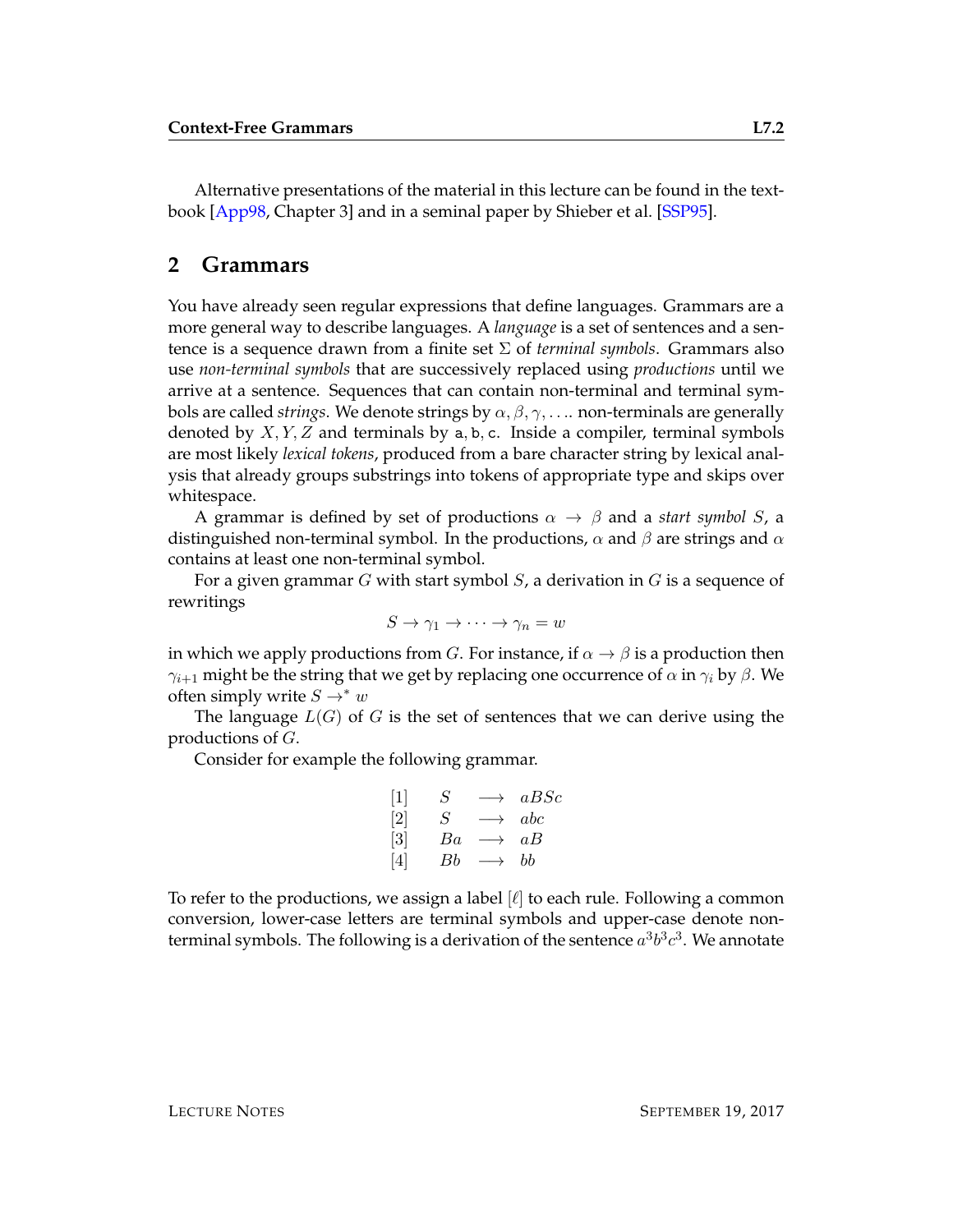| Class  | Languages                 | Automaton                     | Rules                       | Word Problem | Example                    |
|--------|---------------------------|-------------------------------|-----------------------------|--------------|----------------------------|
| type-0 | recursively<br>enumerable | Turing machine no restriction |                             | undecidable  | Post's corresp.<br>problem |
|        |                           |                               |                             |              |                            |
| type-1 | context                   | linear-bounded                | $\alpha \rightarrow \gamma$ | NP-hard      | $a^n b^n c^n$              |
|        | sensitive                 | TМ                            | $ \alpha  \leq  \gamma $    |              |                            |
| type-2 | context                   | pushdown                      | $A \rightarrow \gamma$      | polynomial   | $a^n b^n$                  |
|        | free                      | automaton                     |                             | time         |                            |
| type-3 | regular                   | NFA / DFA                     | $A \rightarrow a$ or        | linear time  | $a^*b^*$                   |
|        |                           |                               | $A \rightarrow aB$          |              |                            |

<span id="page-2-0"></span>Figure 1: Chomsky Hierarchy

each step in the derivation with the label of the production that we applied.

 $S \rightarrow_1 \text{a} BSc$  $\longrightarrow_1$  aBaBScc  $\longrightarrow_3$  aaBBScc  $\longrightarrow$ <sub>2</sub> aaBBabccc  $\longrightarrow$ <sub>3</sub> aaBaBbccc</sub>  $\longrightarrow$ <sub>3</sub> aaaBBbccc</sub>  $\longrightarrow_4$  aaaBbbccc  $\longrightarrow_4$  aaabbbccc

Grammars are very expressive. In fact, we can describe all recursively enumerable languages with grammars. As a consequence, it is in general undecidable if  $w \in$  $L(G)$  for a string w and a grammar G. Of course, we would like our compiler to be able to quickly decide whether a given input program matches the specification given by the grammar. So we will use a class of grammars for which we can decide if  $w \in L(G)$  more efficiently.

The syntax of programming languages is usually give by a context-free grammar. Context-free grammars (and languages) are also called type-2 grammars following the classification in the Chomsky hierarchy [\[Cho59\]](#page-11-2). We have already seen type-3 languages in the lecture about lexing. Type-3 languages are regular languages. The Chomsky hierarchy is shown in Figure [1.](#page-2-0) The example languages for type-n are not of type- $(n-1)$ . We say a language is of type-n if it can be described by a grammar of type-n. Note that every grammar (language) of type- $n + 1$  is of type- $n$ . In the table, you find the grammar class, the alternative name of the corresponding languages, the corresponding automata model that recognizes languages of the class, restrictions on the rules, and an example language.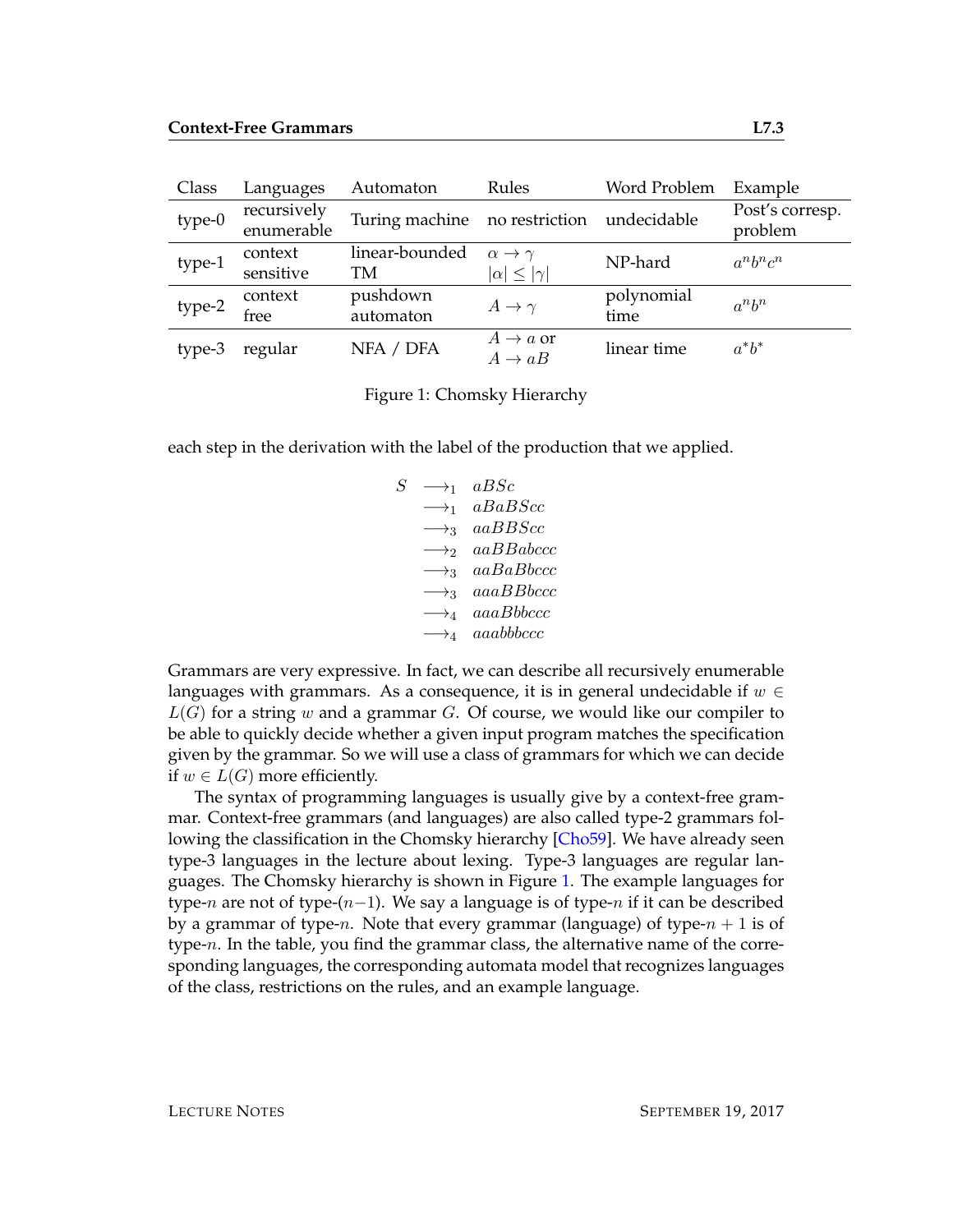### <span id="page-3-0"></span>**3 Context-Free Grammars**

A *context-free grammar* consists of a set of productions of the form  $X \longrightarrow \gamma$ , where *X* is a *non-terminal symbol* and  $\gamma$  is a potentially mixed sequence of terminal and non-terminal symbols.

For example, the following grammar generates all strings consisting of matching parentheses.

| $\mathcal{S}$ |                   |     |
|---------------|-------------------|-----|
| S             | $\longrightarrow$ | LS] |
| $S_{\cdot}$   | $\longrightarrow$ | S S |

The first rule looks somewhat strange, because the right-hand side is the empty string. To make this more readable, we usually write the empty string as  $\epsilon$ .

We usually label the productions in the grammar so that we can refer to them by name. In the example above we might write

$$
\begin{array}{ccc}\n[\text{emp}] & S & \longrightarrow & \epsilon \\
[\text{pars}] & S & \longrightarrow & [S] \\
[\text{dup}] & S & \longrightarrow & SS\n\end{array}
$$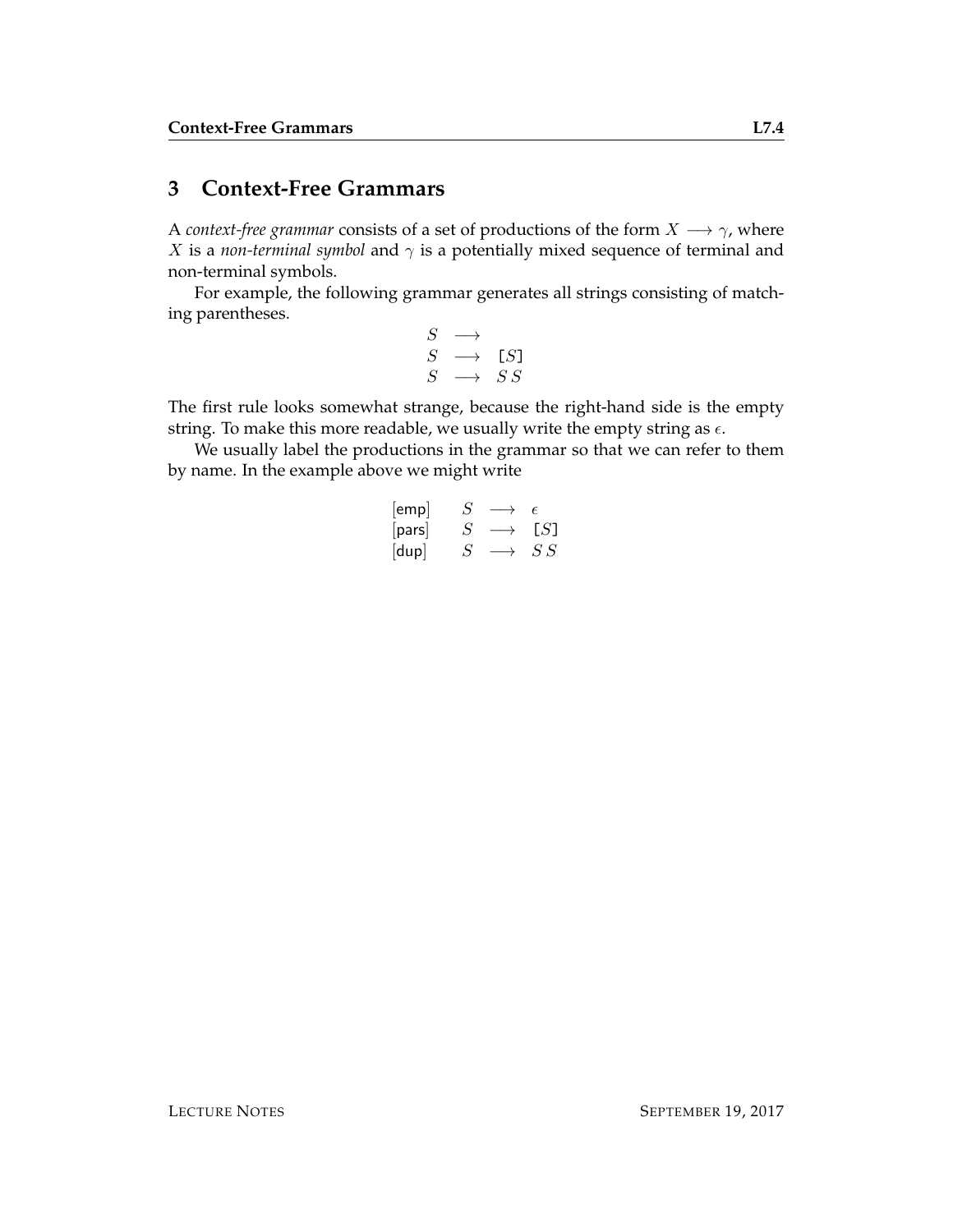The following is a derivation of the string  $[]$ [[][]], where each transition is labeled with the production that has been applied.

| Step 1: | $S \rightarrow SS$ |                               | [dup]                  |
|---------|--------------------|-------------------------------|------------------------|
| Step 2: |                    | $\longrightarrow$ S[S]        | $\lceil$ pars $\rceil$ |
| Step 3: |                    | $\longrightarrow$ S[SS]       | [dup]                  |
| Step 4: |                    | $\longrightarrow S[[S]S]$     | [pars]                 |
| Step 5: |                    | $\longrightarrow S[[S]$       | [emp]                  |
| Step 6: |                    | $\longrightarrow$ [S] [[] S]  | [pars]                 |
| Step 7: |                    | $\longrightarrow$ [] [[] S]   | [emp]                  |
| Step 8: |                    | $\longrightarrow$ [] [[] [S]] | [pars]                 |
| Step 9: | $\longrightarrow$  | $[]$ $[]$ $[]$ $[]$           | [emp]                  |

We have labeled each derivation step with the corresponding grammar production that was used.

Derivations are clearly not unique, because when there is more than one nonterminal, then we can replace it in any order in the string. If we always replace the rightmost non-terminal then we call a derivation the *rightmost derivation*. If we always replace the leftmost non-terminal then we have the *leftmost derivation*.

In order to avoid this kind of harmless ambiguity, we like to construct a *parse tree* in which the nodes represents the non-terminals in a string, with the root being S. In the example above we obtain the following tree:



The subscripts on the grammar productions just correspond to steps in the stepby-step derivation:  $S_3$  corresponds to step 3, where we used the production dup to rewrite  $S[S]$  to  $S[SS]$ . The nonessential choices in our changes below correspond to the fact that there are a large number of ways of traversing the single parse tree above.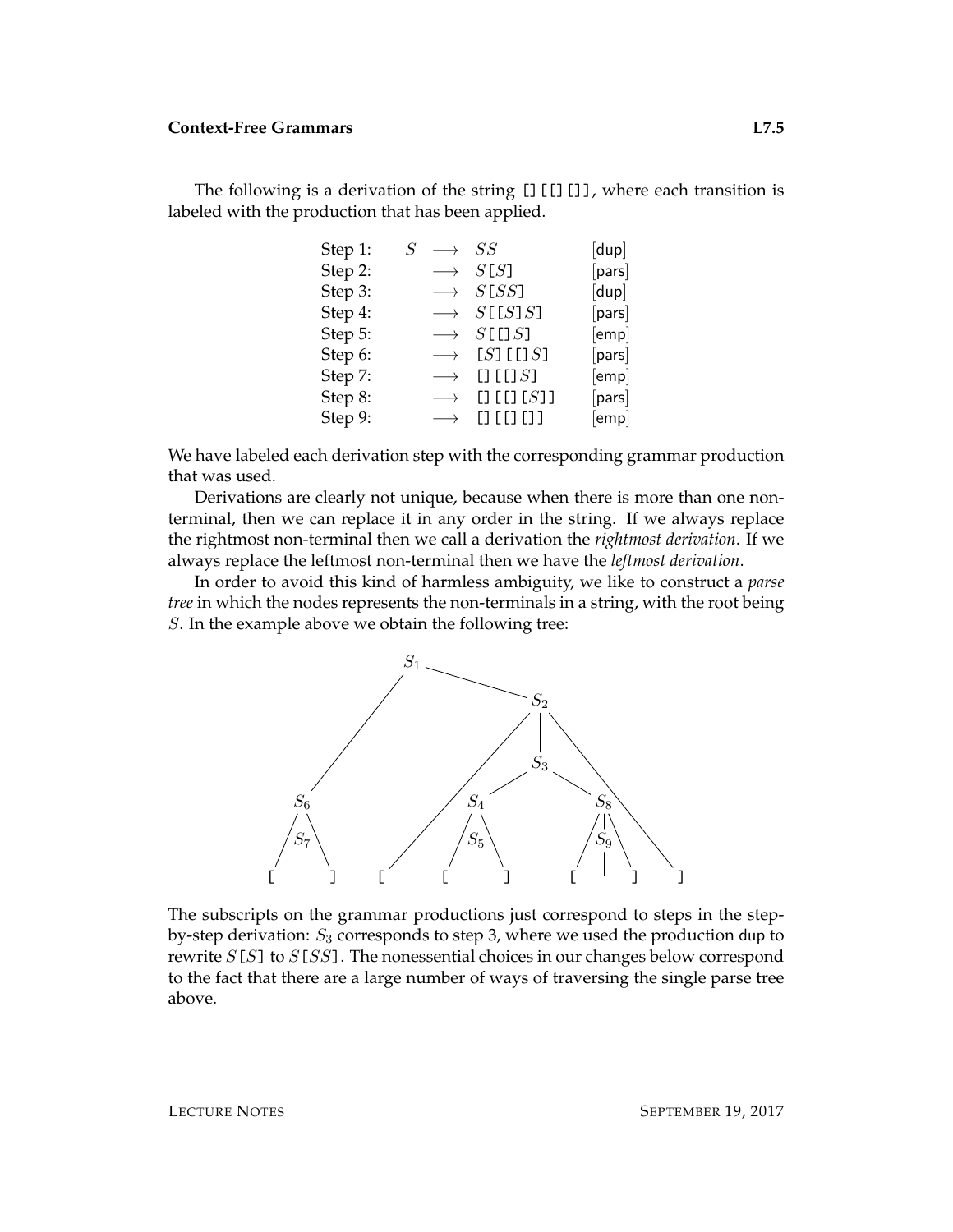## **4 Ambiguity**

While the parse tree removes some ambiguity, it turns out that the example grammar is ambiguous in other, more important, ways. In fact, there are an infinite number of parse trees of every string in the above language. This can be most easily seen by considering the cycle

$$
S \longrightarrow SS \longrightarrow S
$$

where the first step is dup and the second is emp, applied either to the first or second occurrence of S. We can get arbitrarily long parse trees for the same string with this. (Why is this a problem?)

Resolving this ambiguity is not too difficult: we observe that the only reason we need to have a specific production for parsing the empty string is so that  $\epsilon \in S$ . Otherwise, we only need  $\epsilon$  in order to parse the middle of the string [], and we can add that string specifically as the new base case for the language of non-empty strings.

| [emp]  | S                     | F     |
|--------|-----------------------|-------|
| nonemp | S                     | 'T    |
| [sing] | $^{\prime}I^{\prime}$ |       |
| [pars] | $^{\prime}I^{\prime}$ | [T]   |
| [dup]  | ΄ Γ                   | 7 T T |

While this new grammar gets rid of the fact that all strings in the language can be parsed an infinite number of ways, there is still another ambiguity: the string [][][] has two distinct parsings, which are represented by two structurallydistinct parse trees.



Why does this ambiguity matter? There are reasons why it's more efficient to parse unambiguous grammars. More fundamentally, though, when we are writing compilers we are primarily interested in the parse trees, and a parsing algorithm for the ambiguous grammar above might generate one of two data structures:

```
(nonemp (dup (dup sing sing) sing))
vs.
(nonemp (dup sing (dup sing sing)))
```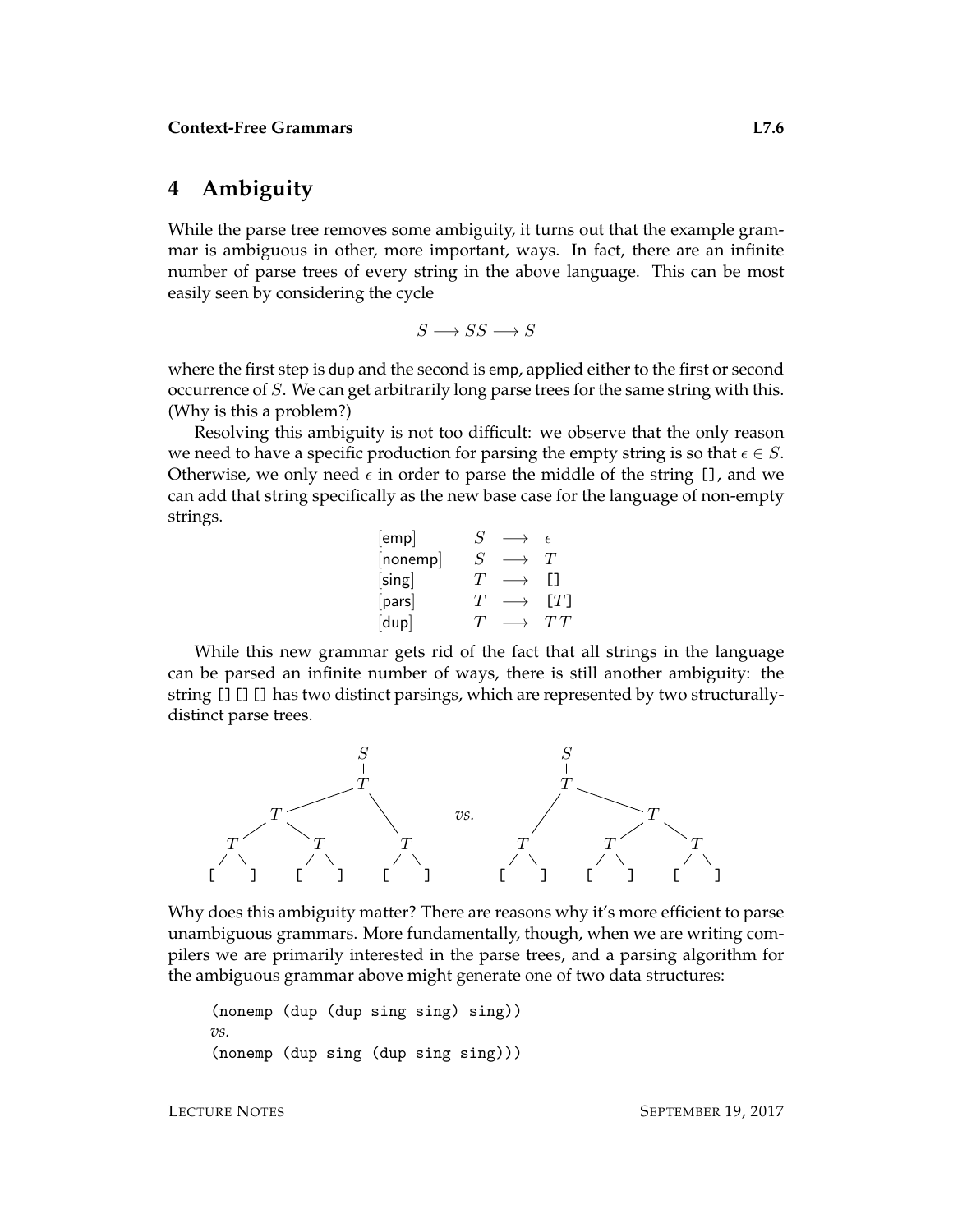(Note: we won't always generate exactly the tree structure represented by our parse trees, because parser generators allow us to define nonemp, dup, pars, and sing either as constructors or functions. When grammar productions are associated with functions, they are sometimes called *semantic actions*.)

It is not immediately obvious which parse tree we ought to prefer, but the differences might be important to the meaning of the program! If we prefer the second parse and want to exclude the first one, we can rewrite the grammar as follows:

| [emp]    | $\mathcal{S}_{0}$     | F                     |
|----------|-----------------------|-----------------------|
| [nonemp] | S                     | $^{\prime}I^{\prime}$ |
| [dup]    | T                     | U T                   |
| [atom]   | $^{\prime}I^{\prime}$ | $\prime$              |
| [sing]   | $\prime$              |                       |
| [pars]   |                       |                       |

Then there is only one parse remaining, which follows the structure of the original parse.



If we made the identity function the semantic action associated with the new [atom] production, then we would end up with the same data structure that we associated with the leftmost tree before: (nonemp (dup (dup sing sing) sing)).

We've progressive rewritten the grammar in a way that makes it relatively clear that we haven't changed the language. Sometimes, this can be done in a less obvious way.

$$
\begin{array}{ccc}\n[{\sf emp}] & S & \longrightarrow \\
[{\sf next}] & S & \longrightarrow & [S]S\n\end{array}
$$

The grammar is unambiguous, but does it really generate the same language? It is an interesting exercise to show that this is the case.

Working through another example, let's take an ambiguous grammar for arithmetic:

| [plus]   | F       | $\longrightarrow$ | $E + E$   |
|----------|---------|-------------------|-----------|
| [minus]  | E       | $\longrightarrow$ | $E$ - $E$ |
| [times]  | E       | $\longrightarrow$ | $E * E$   |
| [number] | E       |                   | num       |
| [parens] | $F_{i}$ | $\longrightarrow$ | (E)       |

LECTURE NOTES SEPTEMBER 19, 2017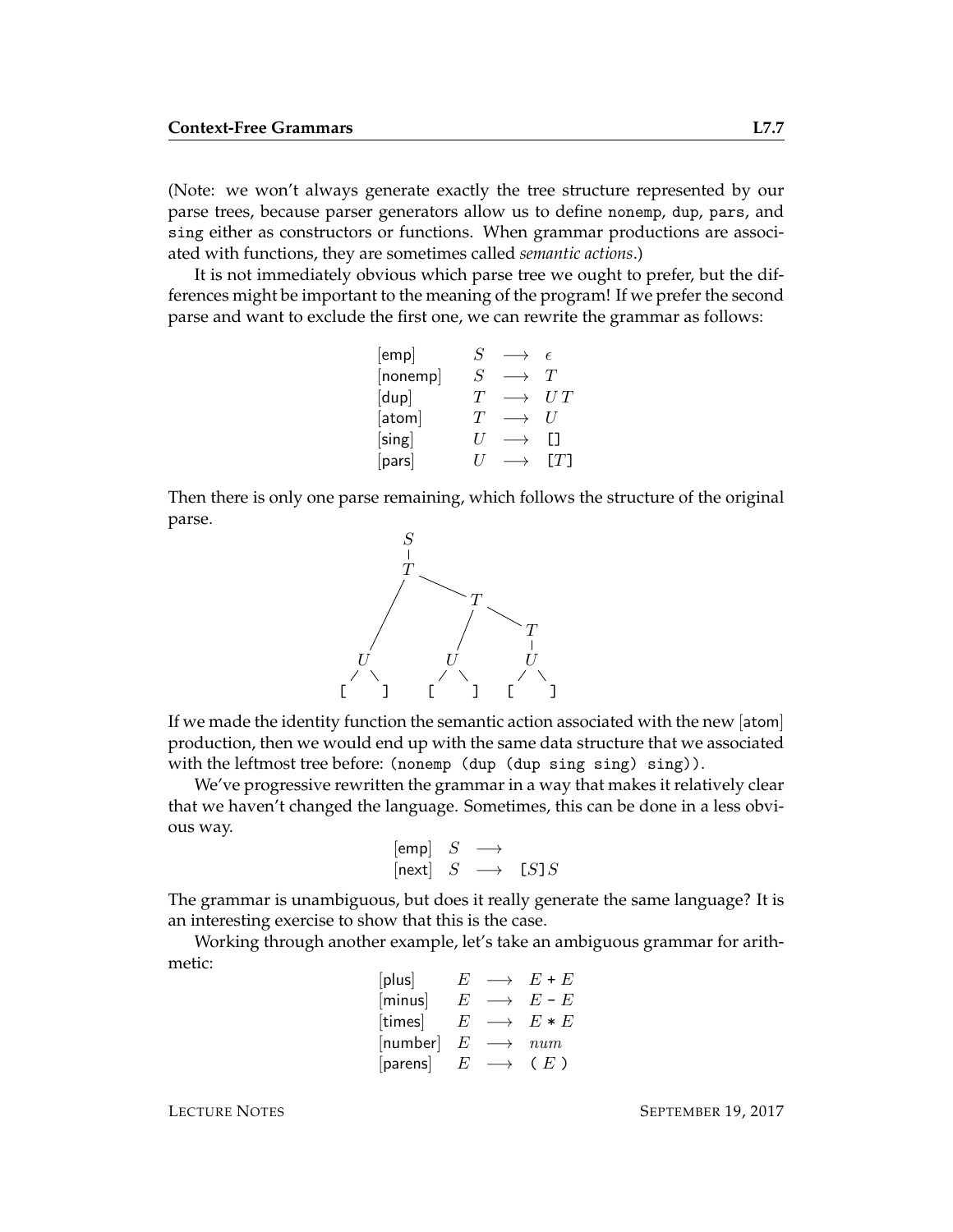There are very strong conventions about this sort of mathematical notation that the grammar does not capture. It is important that we parse  $3 - 4 * 5 + 6$  as  $((3 - (4 * 5)) + 6)$  and not  $(3 - ((4 * 5) + 6))$  or  $(3 - (4 * (5 + 6)))$ .

In order the rewrite it to make the parse tree unambiguous we have to analyze how to *rule out* the unintended parse tree. In the expression 3 + 4 \* 5 we have to all the parse equivalent to 3 + (4 \* 5) but we have to *rule out* the parse equivalent to (3 + 4) \* 5. In other words, the left-hand side of a product is *not allowed to be a sum* (unless it is explicitly parenthesized).

Backing up one step, how about 3 + 4 + 5? We want addition to be *left associative*, so this should parse as (3 + 4) + 5. In other words, we have to *rule out* the parse  $3 + (4 + 5)$ . Instead of

$$
E\longrightarrow E+E
$$

we want

 $E \longrightarrow E + P$ 

where  $P$  is a new nonterminal that does not allow a sum. Continuing the above thought, P *is* allowed to be a product, so we proceed

 $P \longrightarrow P * A$ 

Since multiplication is also left-associative, we have made up a new symbol  $A$ which cannot be a product. In fact, in our language  $A$  can only be an identifier, a number, or a parenthesized (arbitrary) expression.

| [plus]   | F                | $\longrightarrow$ | $E + P$ |
|----------|------------------|-------------------|---------|
| [minus]  | E                | $\longrightarrow$ | $E - P$ |
| [times]  | P                |                   | $P * A$ |
| [number] | А                |                   | num     |
| [parens] | $\boldsymbol{A}$ | $\longrightarrow$ | (E)     |

This is not yet complete, because it is in fact empty: it claims an expression must always be a sum. But it could also just be a product. Similarly, products  $P$  may just consist of an atom A. This yields:

$$
\begin{array}{llll}\n[\text{plus}] & E & \longrightarrow & E + P \\
[\text{minus}] & E & \longrightarrow & E - P \\
[\text{e/p}] & E & \longrightarrow & P \\
[\text{times}] & P & \longrightarrow & P \ast A \\
[\text{p/a}] & P & \longrightarrow & A \\
[\text{number}] & A & \longrightarrow & num \\
[\text{parents}] & A & \longrightarrow & (E)\n\end{array}
$$

You should convince yourself that this grammar is now unambiguous. It is also more complicated! In this case (as in many cases) we can describe the problem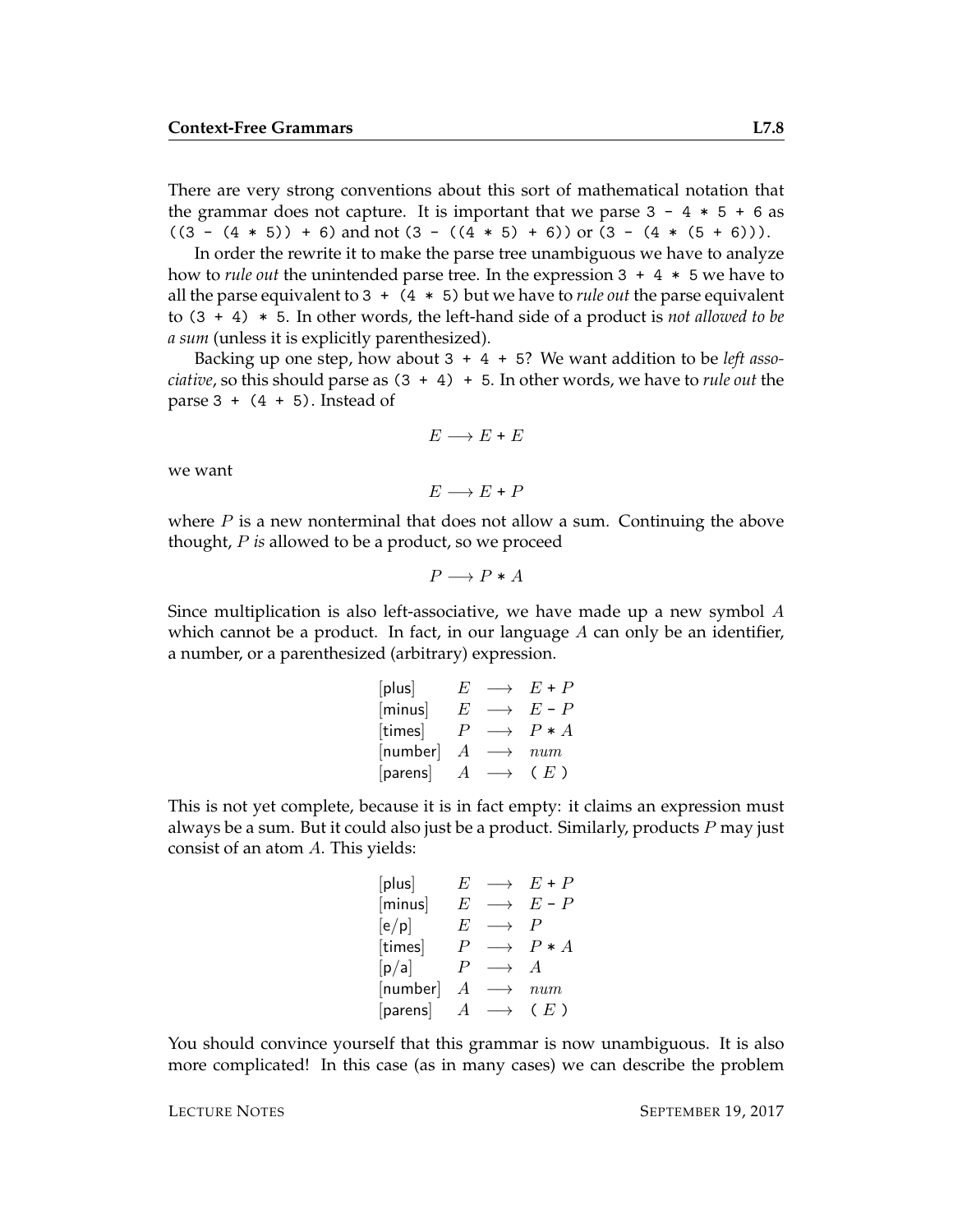unambiguously in terms of *associativity* and *precedence*: we expect multiplication to have higher precedence than addition and subtraction, and all these operators are left associative. Similarly, in our first example we were asking for the [dup] production to behave in a left-associative way, similar to functional programming languages where  $fxy$  is parsed the same way as  $(fx)y$ . In the other direction, multiple assignment, which appears in C but not C0, is right-associative:

 $x = y = z = w = 3;$ is the same as  $x = (y = (z = (w = 3)));$ 

It is important that programming languages be unambiguous in practice. We can usually rewrite grammars to remove ambiguity, but sometimes we extend the language of context-free grammars to resolve ambiguity. One example is explicitly stating precedence and associativity as a way of resolving ambiguities.

#### **5 Parse Trees are Deduction Trees**

We now present a formal definition of when a terminal string  $w$  matches a string  $\gamma$ . We will treat string concatenation as associative ( $w_1w_2w_3$  is the same string as  $w_1$  concatenated with  $w_2w_3$  and  $w_1w_2$  concatenated with  $w_3$ ), and write  $\epsilon$  for the empty string (so  $w$ ,  $\epsilon w$ , and  $w\epsilon$  are the same string).

 $[r]X \longrightarrow \gamma_1 \dots \gamma_n$  production r maps non-terminal X to string  $\gamma_1 \dots \gamma_n$  $w : \gamma$  terminal string w matches string  $\gamma$ 

The second judgment is defined by two rules:

$$
\frac{[r]X \to \gamma_1 \dots \gamma_n}{w_1 : \gamma_1 \dots w_n : \gamma_n}
$$
\n
$$
\frac{w_1 : \gamma_1 \dots w_n : \gamma_n}{w_1 \dots w_n : X} D_2
$$

The rule  $D_1$  just says that the only way to match a terminal is with the string consisting of just that terminal. The second rule says that if a series of strings  $w_i$ match the individual components  $\gamma_i$  on the right-hand side of the grammar production  $X \to \gamma_1 \dots \gamma_n$ , then the concatenation of those strings  $w_1 \dots w_n$  matches the nonterminal  $X$ .

When applied to our original example grammar (with the rules *emp*, *pars*, and  $\langle \textit{dup} \rangle$ , we can think of  $D_2$  as being a *template* for three rules:

$$
\frac{w_1: \mathsf{E} \cdot S}{\epsilon: S} \ D_2(\mathsf{emp}) \qquad \frac{w_1: \mathsf{E} \cdot w_2: S \cdot w_3: \mathsf{I}}{w_1 w_2 w_3: S} \ D_2(\mathsf{pars}) \qquad \frac{w_1: S \cdot w_2: S}{w_1 w_2: S} \ D_2(\mathsf{dup})
$$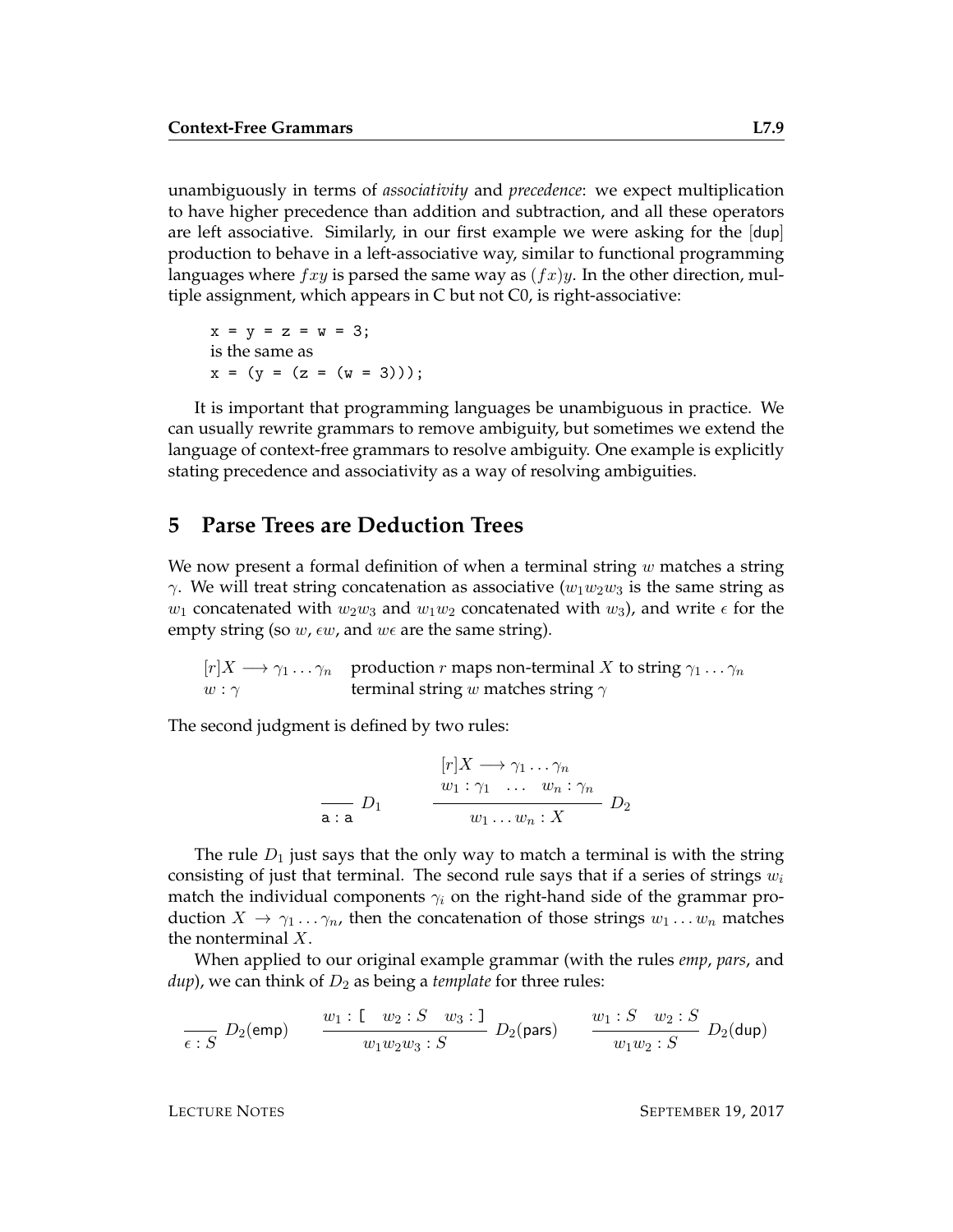If we inspect the second rule above, we can further observe that the first premise of  $D_2$ ,  $(w_1 : \mathbb{I})$ , will always be satisfied by the  $D_1$  rule and can't possibly be satisfied by the  $D_2$  rule: [is a terminal, and X only matches nonterminals. This observation allows us to simplify  $D_2$ (pars) even further:

$$
\frac{w_2 : S}{\epsilon : S} \ D_2(\text{emp}) \qquad \frac{w_2 : S}{[w_2] : S} \ D_2(\text{pars}) \qquad \frac{w_1 : S \quad w_2 : S}{w_1 w_2 : S} \ D_2(\text{dup})
$$

Using this specialized version of the rules, our initial parsing example is now an upside-down version of the parse tree we used as an example in Section [3.](#page-3-0)

$$
\begin{array}{c|c}\n\hline\n & D_2(\text{emp}) & \overline{\epsilon : S} & D_2(\text{emp}) \\
\hline\n\text{f1}:S & D_2(\text{pars}) & \overline{\epsilon : S} & D_2(\text{pars}) \\
\hline\n\text{f2}:S & D_2(\text{pars}) & \overline{\epsilon : S} & D_2(\text{bars}) \\
\hline\n\text{f3}:S & D_2(\text{pars}) & \overline{\epsilon : S} & D_2(\text{pars}) \\
\hline\n\text{f4}:S & D_2(\text{pars}) & D_2(\text{dup}) \\
\hline\n\text{f5}:S & D_2(\text{dup}) & D_2(\text{dup}) \\
\hline\n\end{array}
$$

### **6 CYK Parsing**

The rules above already give us an algorithm for parsing! Assume we are given a grammar with start symbol S and a terminal string  $w_0$ . Start with a database of assertions  $\epsilon : \epsilon$  and  $\alpha : \alpha$  for any terminal symbol occurring in  $w_0$ . Now arbitrarily apply the given rules in the following way: if the premises of the rules can be matched against the database, and the conclusion  $w : \gamma$  is such that w is a substring of the input  $w_0$  and  $\gamma$  is a string occurring in the grammar, then add  $w : \gamma$  to the database. The side conditions are used to focus the parsing process to the facts that may matter during the parsing (i.e., that talk about the actual input string  $w_0$ being parsed and that fit to the actual grammatical productions in the grammar). One way of managing this constraint would be specifying strings by their starting and ending locations in the original string. This makes it readily apparent that the string  $w_0[i, j)$  and  $w_0[j, k)$  can be concatenated to the string  $w_0[i, k)$ .

We repeat this process until we reach *saturation*: any further application of any rule leads to conclusion are already in the database. We stop at this point and check if we see  $w_0$ : S in the database. If we see  $w_0$ : S, we succeed parsing  $w_0$ ; if not we fail.

This process must always terminate, since there are only a fixed number of substrings of the grammar, and only a fixed number of substrings of the query string  $w_0$ . In fact, only  $O(n^2)$  terms can ever be derived if the grammar is fixed and  $n = |w|$ . If our grammar productions only have one or two nonterminals on the right-hand side of the arrow, then the algorithm we have just presented is an abstract form of the Cocke-Younger-Kasami (CYK) parsing algorithm invented in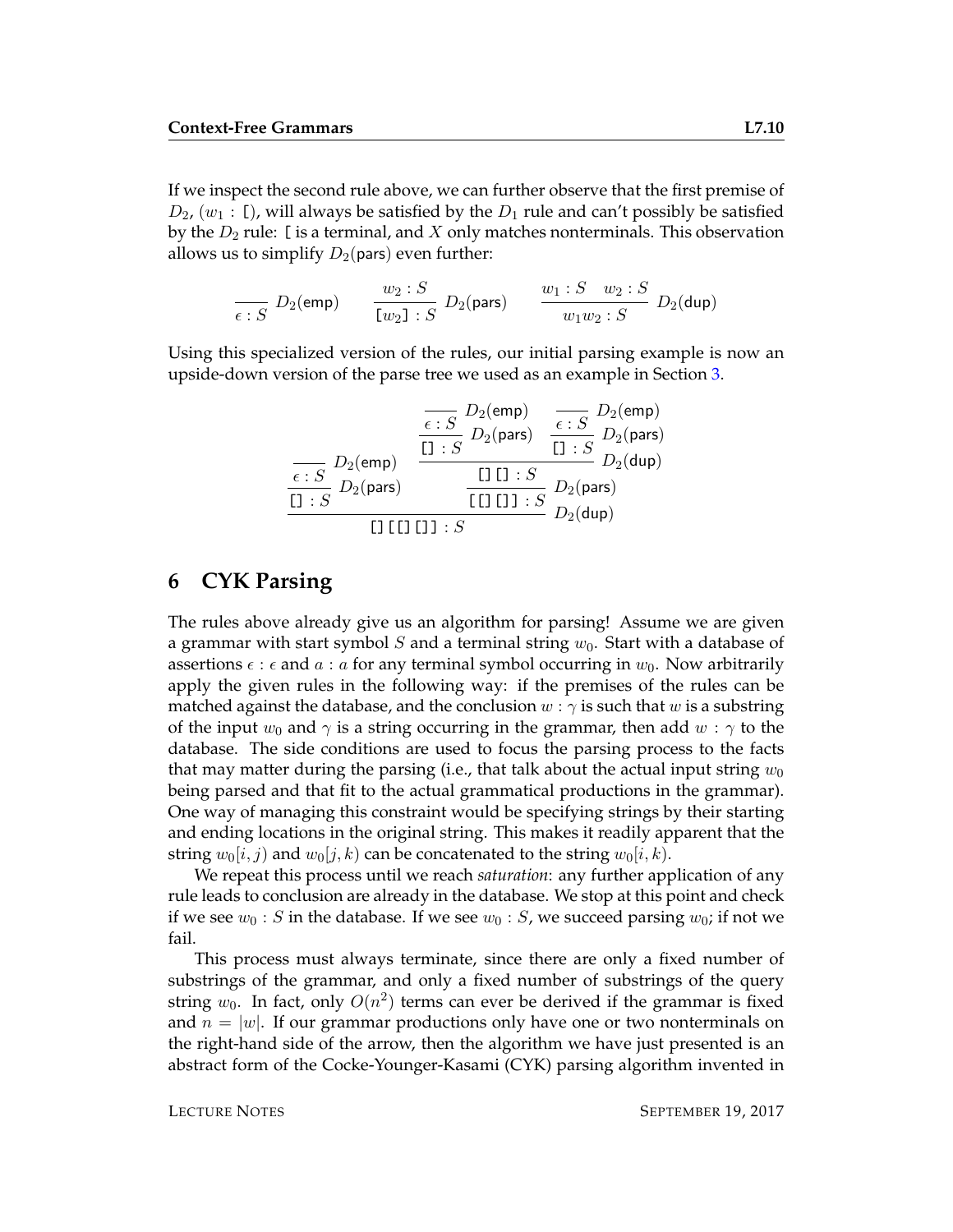the 1960s. (It is always possible to automatically rewrite a grammar so that it can be used for CYK.)

Using a meta-complexity result by Ganzinger and McAllester [\[McA02,](#page-11-3) [GM02\]](#page-11-4) we can obtain the complexity of this algorithm as the maximum of the size of the saturated database (which is  $O(n^2)$ ) and the number of so-called *prefix firings* of the rule. We count this by bounding the number of ways the premises of each rule can be instantiated, when working from left to right. The crucial case is when a grammar production has two nonterminals to the right of the arrow:

$$
\frac{[r]X \to \gamma_1 \gamma_2 \quad w_1 : \gamma_1 \quad w_2 : \gamma_2}{w_1 w_2 : X} D_2
$$

There are  $O(n^2)$  substrings, so there are  $O(n^2)$  ways to match the middle premise  $w_1$ :  $\gamma_1$  against the database of facts. Since  $w_1 w_2$  is also constrained to be a substring of  $w_0$ , there are only  $O(n)$  ways to instantiate the final premise, since the left end of  $w_2$  in the input string is determined, but not its right end. This yields a complexity of  $O(n^2 * n) = O(n^3)$ , which is also the complexity of traditional presentations of CYK.